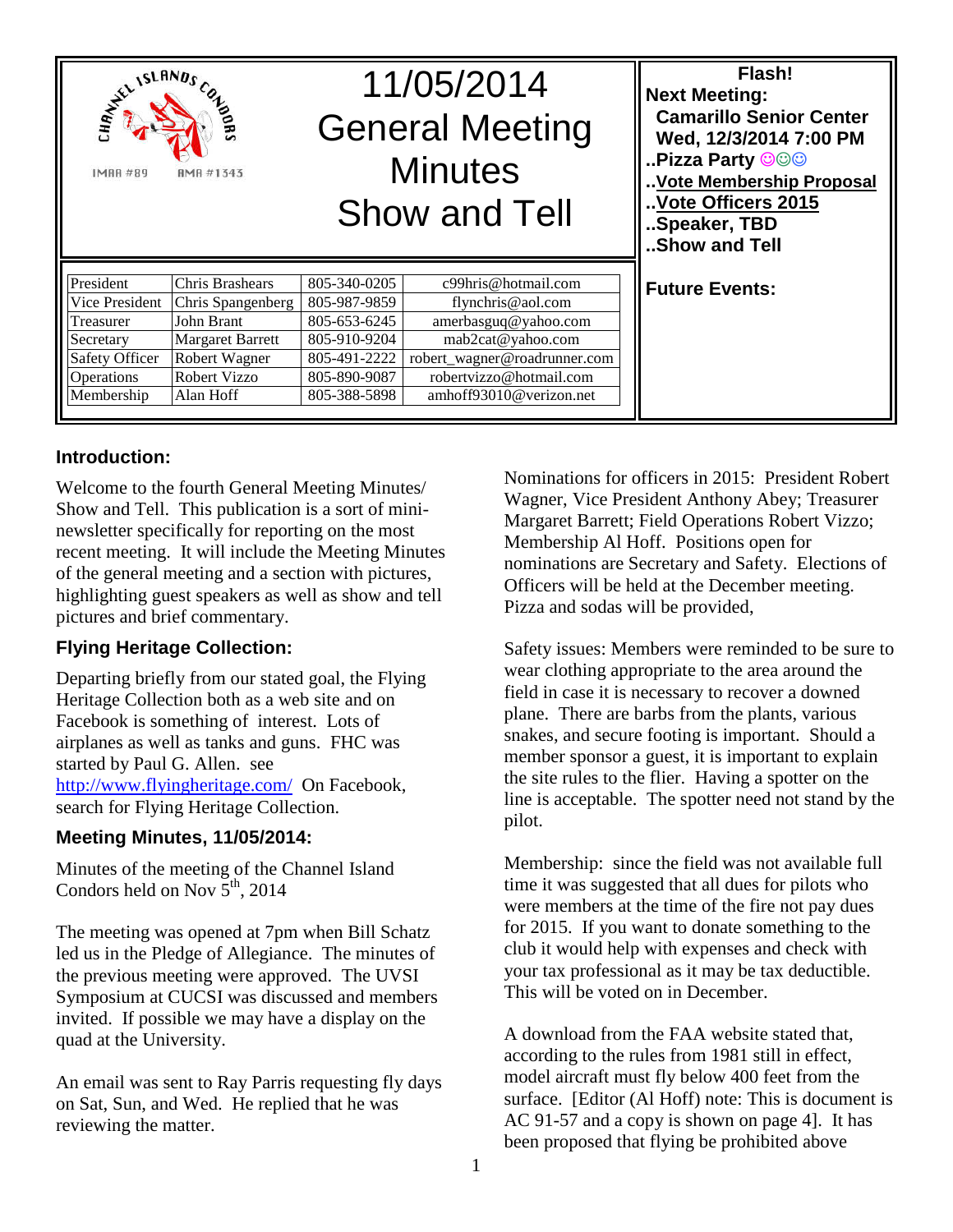Disneyland in California and Florida. During a major sports event, flying withing 1mile around or over the venue is prohibited.

We held an auction for several r/c items donated to the club. Total money raised \$75.00

### **Show and Tell:**

Nate Rambo presented a slide show of various WWI planes that he had taken at various museums, and some of which he built. Since Veteran's Day is on Nov  $11<sup>th</sup>$ , it was interesting to see some of the planes flown in combat.

Ed Oldenburg had his kit built plane on display. If full time were to be devoted to building, it would take about a year and a half to complete. It is a scale plane and the beautiful finish is a replica of the Flying Circus. He has flown it and found that it must be nose heavy in order to land without incident.

Bill Schatz brought a 1/4scale Pup that he is currently working on. He has a bit of work to do to maiden it but it was looking very good.

The meeting was adjourned at 8:30pm.



**Guest Speaker: Condor Member Nate Rambo,** 



**Nate Rambo, Setting up for the Slide Show**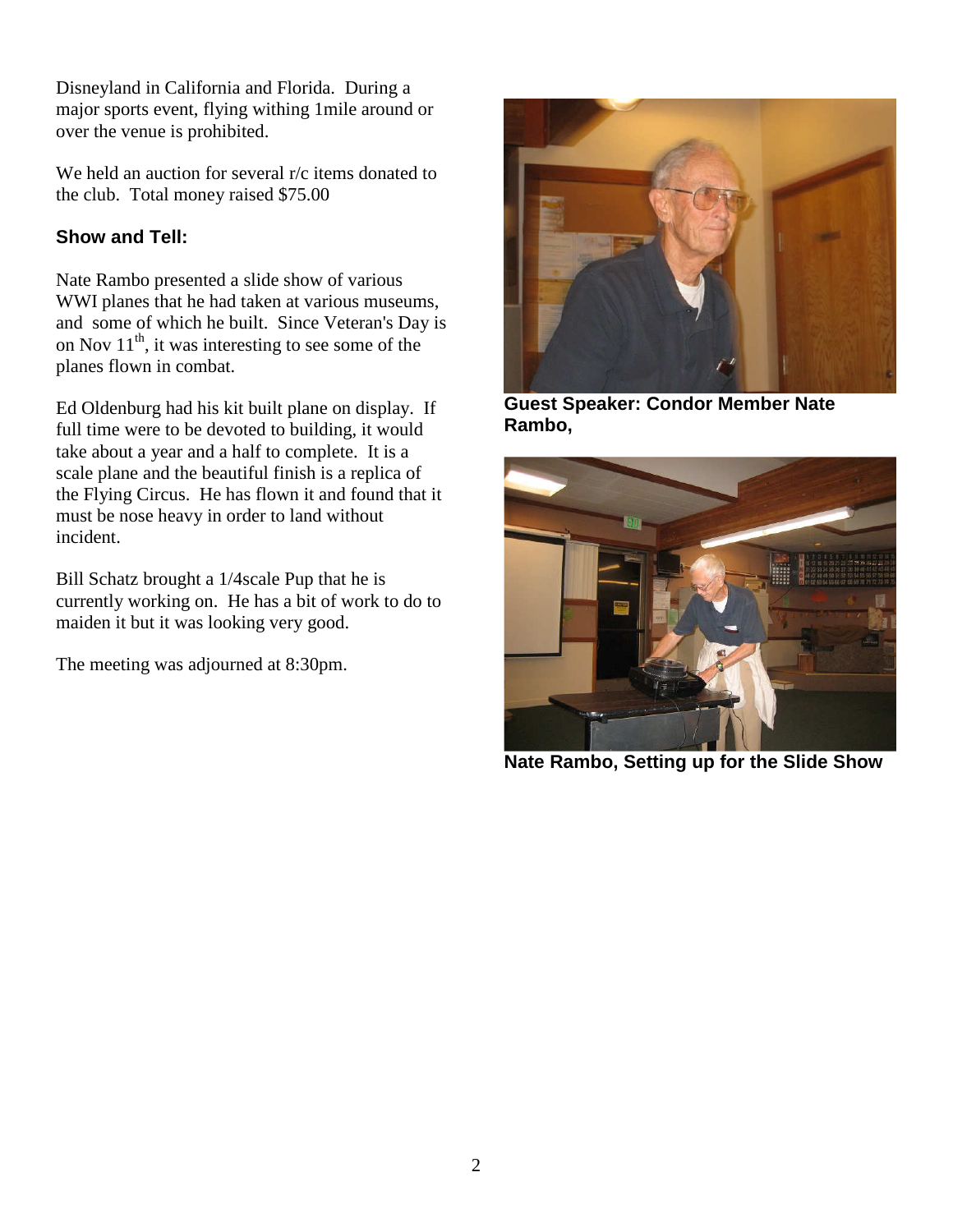

**Ed Oldenburg, standing next to his Proctor Enterprises, Fokker D VII** 



**Member admiring the detail and workmanship** 



**Detail of the cockpit** 



**Bill Schatz, with his Sopwith Pup** 



**Items donated by Dave Zumbrun and auctioned off at the meeting**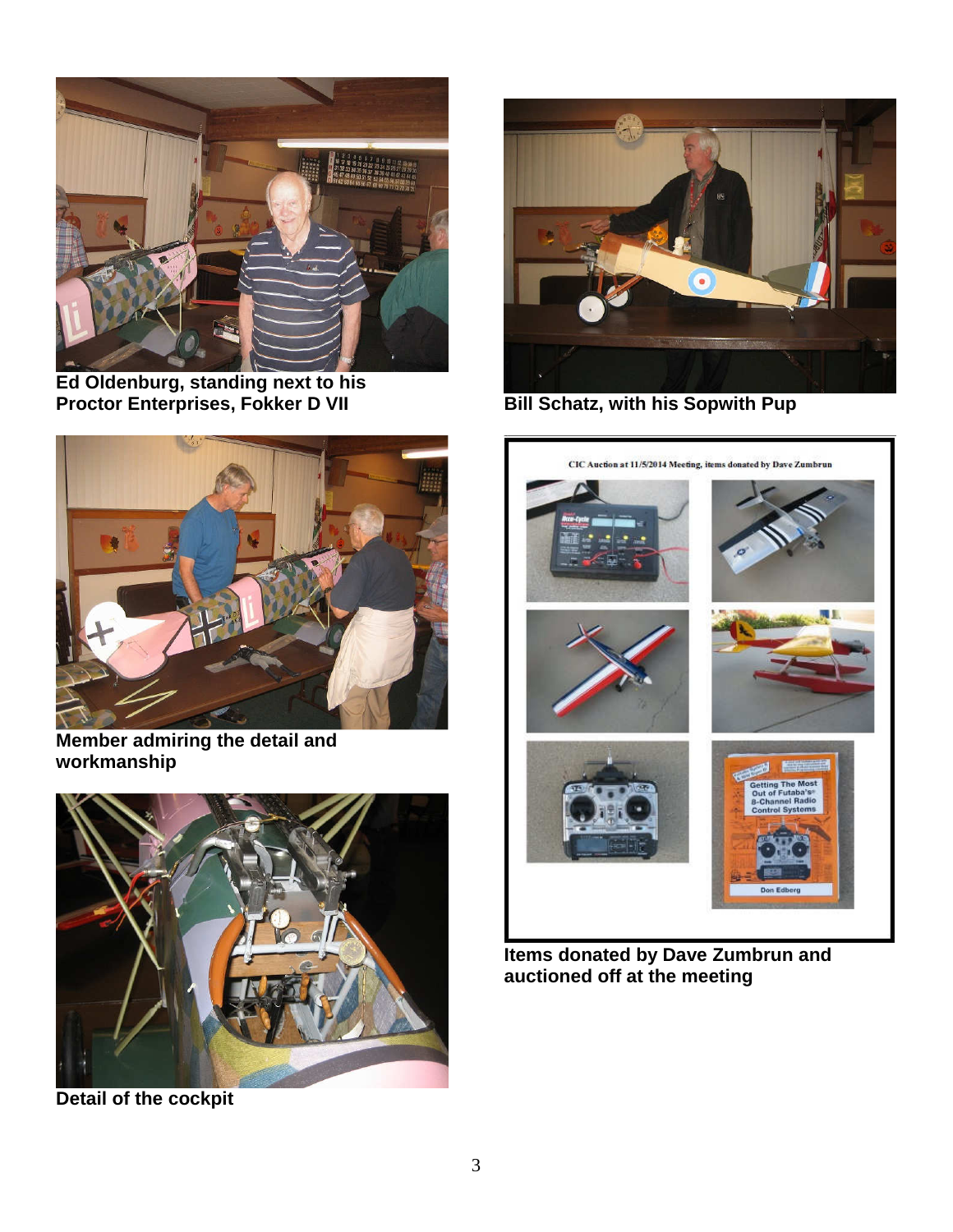$AC = 91 - 57$ 

DATE June 9, 1981

# ADVISORY CIRCULA



DEPARTMENT OF TRANSPORTATION Federal Aviation Administration Washington, D.C.

 $Subject:$  MODEL AIRCRAFT OPERATING STANDARDS

1. PURPOSE. This advisory circular outlines, and encourages voluntary compliance with, safety standards for model aircraft operators.

2. BACKGROUND. Modelers, generally, are concerned about safety and do exercise good judgement when flying model aircraft. However, model.aircraft can at times pose a hazard to full-scale aircraft in flight and to persons and property on the surface. Compliance with the following standards will help reduce the potential for that hazard and create a good neighbor environment with affected communities and airspace users.

#### 3. OPERATING STANDARDS.

a. Select an operating site that is of sufficient distance from populated areas. The selected site should be away from noise sensitive areas such as parks, schools, hospitals, churches, etc.

b. Do not operate model aircraft in the presence of spectators until the aircraft is successfully flight tested and proven airworthy.

c. Do not fly model aircraft higher than 400 feet above the surface. When flying aircraft within 3 miles of an airport, notify the airport operator, or when an air traffic facility is located at the airport, notify the control tower, or flight service station.

d. Give right of way to, and avoid flying in the proximity of, full-scale aircraft. Use observers to help if possible.

e. Do not besitate to ask for assistance from any airport traffic contr r or flecht service station concerning compliance with these standard

 $\mathbb{R}$ . R. J. VAN VUREN

Director, Air Traffic Servic